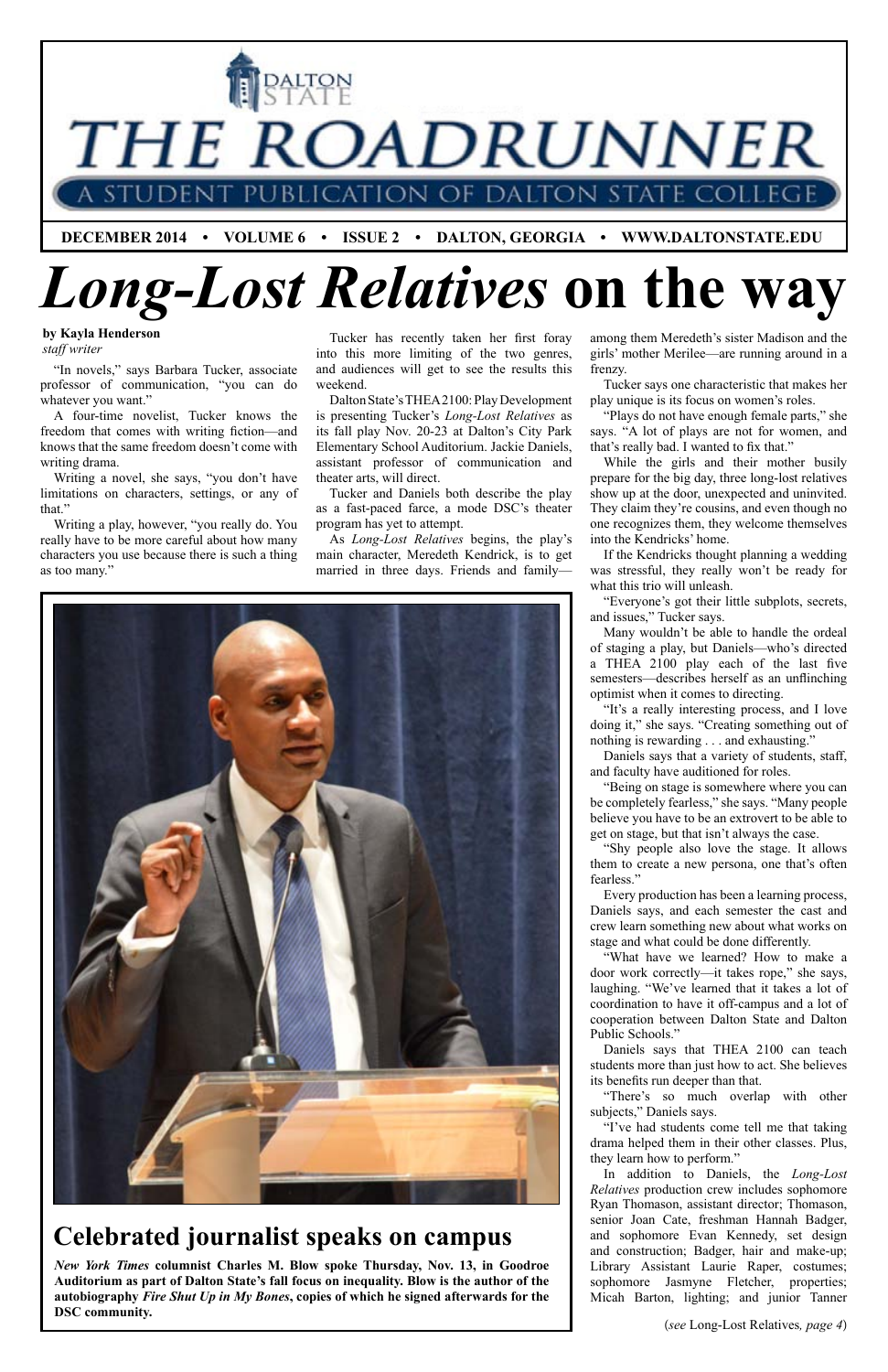

## **Dalton State audience gets the blues**

**by Elise Wright** *contributor*

She didn't need smoke or flashy lights.

Blues guitarist E.G. Kight captured the Dalton State audience Friday, Nov. 7, as soon as she started strumming. And what she strummed was a Taylor acoustic—a nice one, but still, nothing flashy.

A powerful singer and skilled guitarist, Kight

had the audience clapping along to her songs and laughing at the stories she told about them.

Her set list included original compositions like "Trouble with a Capital 'T'" and "It Takes a Mighty Good Man," along with covers of personal favorites, among them the folk standard "House of the Rising Sun" and Johnny Cash's "Folsom Prison Blues."

When she began singing

"Trouble," she took a quick break from strumming to form a capital T with her arms. Audience members soon joyfully followed along, making the capital T themselves during the chorus.

Katrina Autry, who took her daughter to the show, called it a "perfect" night out. "It had been a while since my daughter and I had been able to just go have some fun.

"We sang and danced in our seats," Autry said, laughing.

Introducing "House of the Rising Sun," Kight identified the song as one of the first she learned.

She then began strumming the chords, softly at first, her raspy voice echoing through Goodroe Auditorium. The volume increased with each verse, demanding that the audience listen.

In her second set, as she began "Folsom Prison Blues," she identified it as a song she

played on her first guitar for fourth-grade showand-tell.

In an interview before the show, Kight said that that first guitar had been a gift from her uncle Jimmy. He had a band that rehearsed at her grandmother Mintie Clements's house in Dublin, Ga., and as a little girl, Kight "would sit in awe, watching and listening to them."

She learned guitar from that same grandmother, who babysat her every day while her parents worked. She said that Clements played piano and guitar and started "showing me some chords" when she was only four or five years old.

> "It touches my heart to know that I've helped someone through a tough time or been an influence in some way for them. And it's an amazing feeling to know my music has been with them through the happy times, too."

Kight described herself as a little girl with the usual interests, plus one: "You could see me in

the yard most any time with a doll in one hand, dragging a guitar with the other."

> Asked before the show what she hopes listeners get out of her music, Kight said, "Hopefully my music will take them away from everyday stresses, whatever that may be, and bring a smile to their faces. Blues music is a *feeling* thing, and if I make someone feel something, then I've done my job."

Playing "Folsom Prison Blues," she implied just how far she had come since her early days with that first guitar as her fingers ran up and down the fret board with ease. The audience clapped along as the rhythm increased.

Music clearly runs in Kight's family—in addition to her uncle's and grandmother's backgrounds, her mother, a talented gospel singer, was once offered a recording contract but she cited more than just family members as inspirations.

One of her biggest influences was blues performer Koko Taylor. "She would feel her music, and make the listener feel it, too," Kight said before the show.

"Koko had that quality, and it made me want to deliver a song that way, too." Kight clearly seemed to enjoy playing DSC—the show was her third here in the last five years—but Goodroe Auditorium's is far from the biggest stage she's played. Earlier in her career, she opened for artists including George Jones, Conway Twitty, Merle Haggard, and Jerry Lee Lewis.

"A few years back," she said, "I opened for Merle, doing my blues songs. I was concerned that he may not like me singing the blues as his opening act, so I mentioned it to him before the show.

"He loved the idea. He told me that he was playing the blues before he started in country. Up until that point, I didn't know he loved the blues, too."

> Among her other achievements Kight numbered "Getting to work with all these tremendous artists; having Koko Taylor . . . record some of my songs and sing a duet with me on one of my albums; and having multiple nominations for the Blues Music Awards and the Blues Blast Awards."

> All, she said, "have been milestones for me."

At the same time, she said,

"my biggest accomplishment has really been connecting with, and having the support of my fans. I get emails, Facebook messages, and notes in the mail about how my music has helped them through cancer treatments, divorces, loss of a loved one, and even falling in love.

Kight clearly connected with still more fans as the DSC audience began requesting favorite songs. "We might be here all night," she joked, but the audience begged for still more.

She clearly did her job that night at DSC.

"I would definitely like to see her come back to campus," Autry said. "She gave me chill bumps a couple of times."







### **"Blues music is a** *feeling* **thing, and if I make someone feel something, then I've done my job."**

**— E.G. Kight**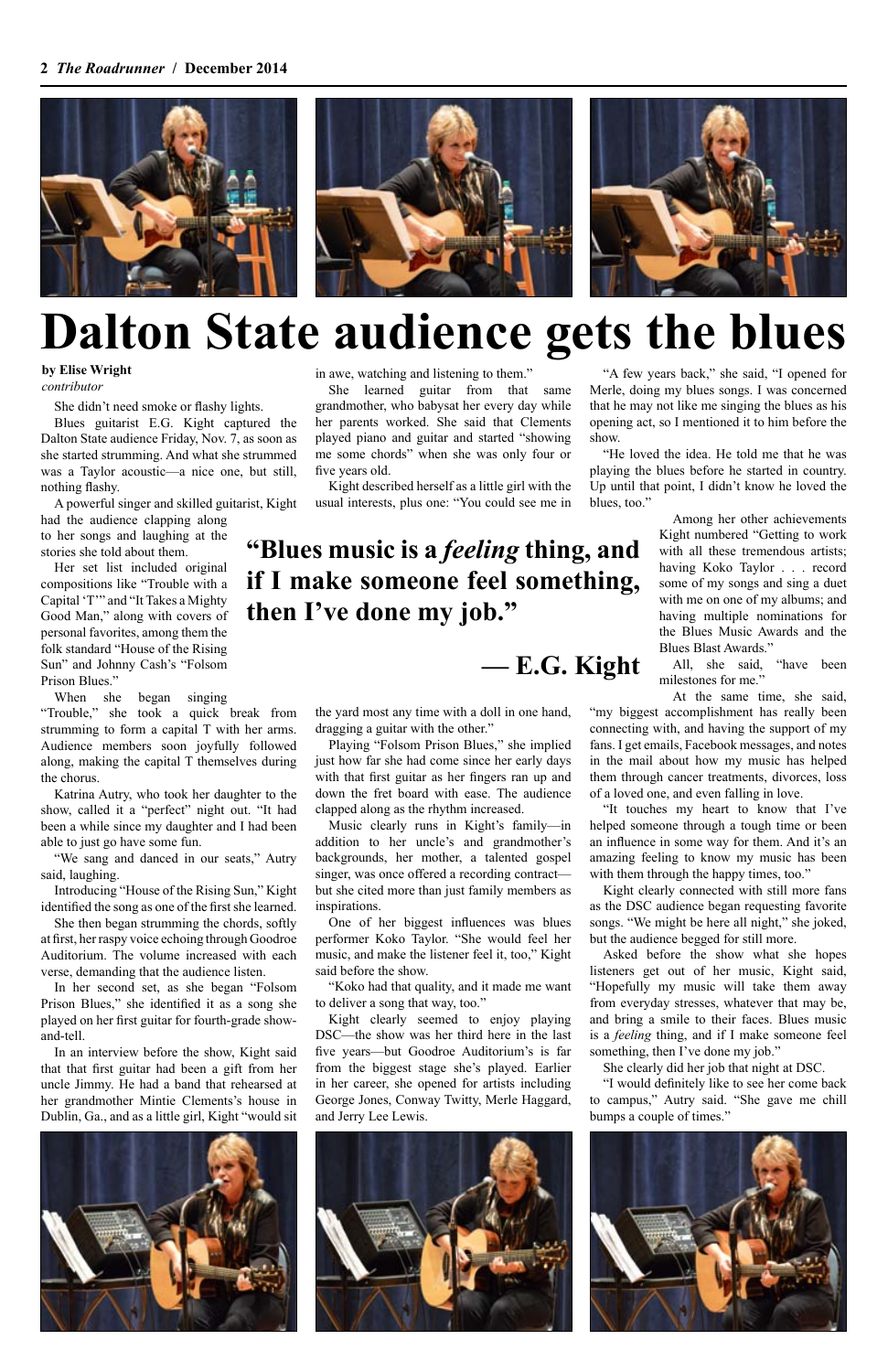# Savannah Nelson: "volleyball is life"

"'I don't know if this is going to work out."

#### **by Triston Ledford**

*contributor*

Nelson had already tried nearly every other sport—softball, basketball, and gymnastics among them. "And nothing fit," she says.

Savannah Nelson still recalls the Red Bank Middle School volleyball coach wondering whether she should put the gangly sixth grader on the team.

"I just knew volleyball was my sport," she says. "It was natural."

What Nelson remembers more vividly, though, is the assistant coach's reply: "'Give her a chance. . . . Give her some time.'"

But then, when the assistant coach talked the head coach into letting Nelson join the volleyball team, she found a sport that fit.

Eight years later, the Dalton State middle blocker describes volleyball as a "huge part of my life."

Nelson played all three years at Red Bank Middle, then all four years at Red Bank High.

"I loved it," she says. "I loved

the girls I played with and the excitement of the games and the heart we all put into it."

Nelson also admits enjoying the attention. "I was in the paper every day for records, stats, and pictures. I'd never felt famous before, and I know high school volleyball isn't the Olympics, but it was still pretty cool to see my name in the paper."

One of the photos Nelson remembers best is of an October match against Signal Mountain during her junior year of high school.

practice and said "'there's a small college, it's 30 minutes from here, and they're starting a volleyball team<sup>"</sup>

"I had just tipped the ball right over the block," she says, "and it hit the middle of the court, and all the girls from Signal Mountain are diving and hitting the floor."

The photo ran Christmas day as the *Chattanooga Times-Free Press*  sports photo of the year.

The Red Bank Lady Lions went to the Tennessee Secondary School Athletic Association state tournament all four years Nelson was on the team. In 2009, Nelson's freshman year, they won it.

"I miss high school. I miss it bad," she admits. "I remember

on game days, another girl on the team and I would always run down the hallway yelling, 'IT'S GAME DAY, GAME DAY.'"

She finished her high school career with a blocking record of 590. In her senior year alone, she scored 97 points, becoming the number-three hitter in Hamilton County and once being named a "volleyball leader" by the *Times-Free Press*.

When Nelson wasn't playing for Red Bank, she was playing with the Choo Choo City Volleyball Club, a traveling team whose season followed Red Bank's.

"It was volleyball 24/7 for four years," she says. "I had a month off for Christmas, and then it was back to volleyball. When I was playing for Choo Choo, I was on the road every weekend."

During her senior year at Red Bank, Nelson left Choo Choo to play with the Ocoee Heat Volleyball Club. But surprisingly, perhaps, she admits not planning to play in college.

"But one day," she says, Ocoee coach Bryan Bramlett came to

Bramlett went on to tell his team that Bruna Langner, whom Nelson knew from area volleyball camps, would be the head coach.

Still, Nelson says, "I was a little iffy."

But a few months later, when Coach Langner offered her a scholarship to Dalton State and a spot on the roster of DSC's first women's volleyball team, "I couldn't resist."

Now, two seasons later, Nelson admits she'd been thinking recently about moving on after her second year as a Roadrunner.

She wants to work one day as a news anchor, ideally at CNN, but as DSC offers only an associate's in communication, she was planning to transfer—which could have meant giving up the sport she loves.

But then came Nov. 13-15 and the Roadrunners' trip to Montgomery,

(*see Nelson, page 5*)

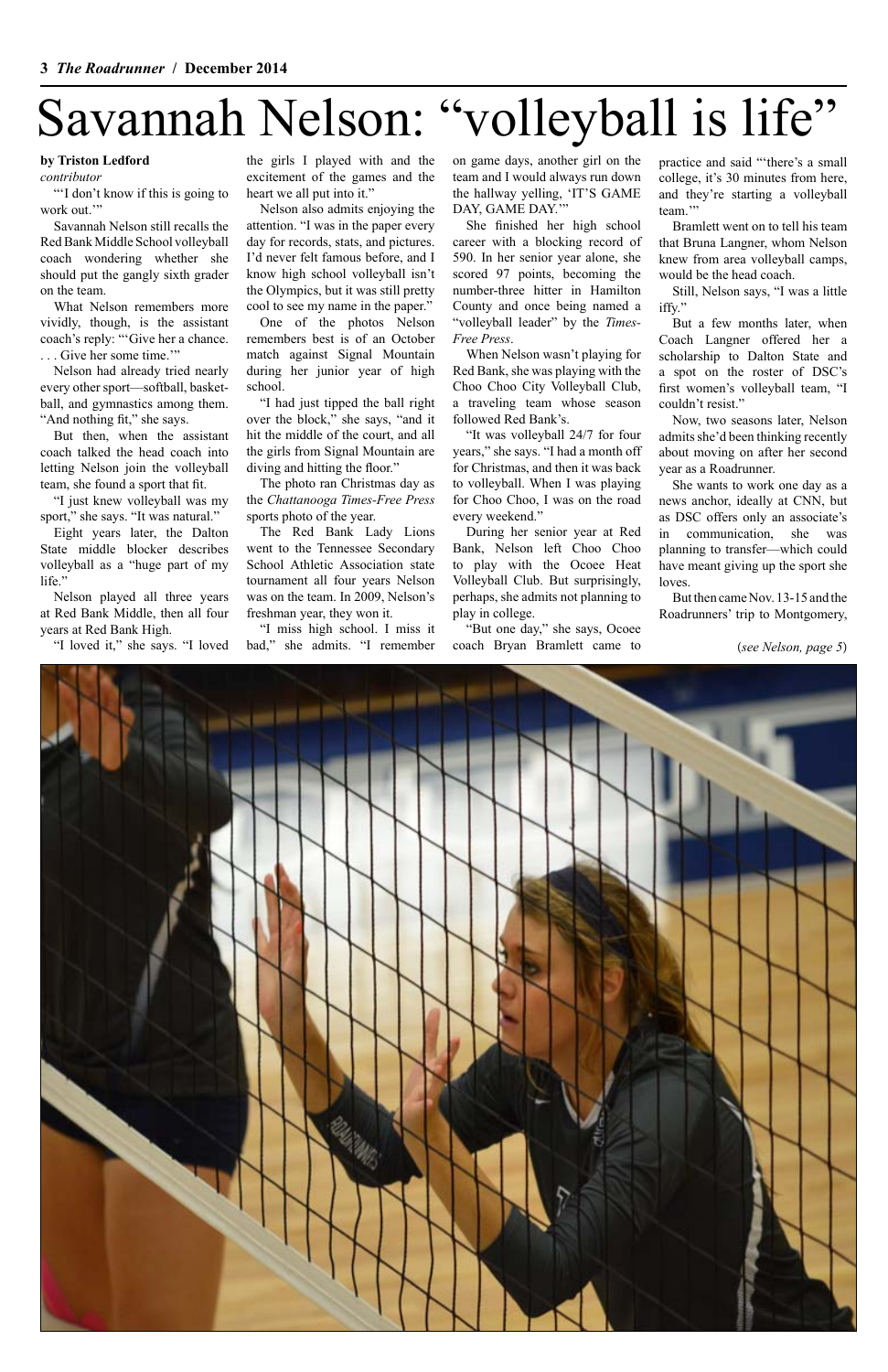# ROADKILL

**I wish students at this school didn't automatically assume that they deserve to pass a class because they showed up and slept through four months of lectures.**

**I hate it when Public Safety officers stop side by side in the middle of the road and force you to drive around them.**

**I have had really positive experiences here with classes, professors, and the overall atmosphere of the school.**

**Why does every class here have that one guy who's completely unaware that the rest of the class continually laughs at his stupidity? It couldn't be the same guy, could it?**

**Veterans Services continuously exceeds expectations to ensure that veterans have a positive experience at Dalton State, assisting with paperwork and helping us take advantage of scholarships and other benefits.**

**Dalton State needs to offer more upperlevel classes at night. Too many upperlevel classes are held during the day, while we non-traditional students are working.**

**The Oakwood Café charges too much for food. They also pour out the sweet tea too early, even though they stay open until 6 p.m. and students have classes until then and beyond.**

**Dear Public Safety: I'm not speeding. I never have been. My car is just loud.**

**Why doesn't somebody put up a red light at the intersection of College Drive and George Rice Drive? Maybe then we could get out of here in under 15 minutes.**

**There just aren't enough librarians on staff to help all the students looking for books, not just sitting in the so-called study rooms, tapping away on their phones. (Just kidding.)**

**Dalton State is the best place for those returning to learn and further their careers. The professors are understanding yet firm, so students learn what they need to succeed. I appreciate the opportunities Dalton State has given me.**

**The Financial Aid staff is rude and has made me feel dumb for asking for help. If you're going to work around people, you need to be a people person, put a smile on your face, and at least try to be approachable.**

**The steps leading up to Peeples Hall are going to give someone a heart attack. But so will the 12-mile-long sidewalk you can take instead.**

**Dalton State needs more online classes and more classes at more times.**

## *A love letter to Roberts Library*

#### **by Tanner Blackton** *contributor*

Last Monday began as a gloomy, chilly morning, one with an overcast sky and soggy ground. It wasn't quite cold, but there was enough of a nip in the air to make me wish I had worn a heavier sweater.

It got me thinking about my job as a student assistant at Roberts Library almost two years ago and especially about how much I miss it.

Roberts Library is toasty, inviting, and quiet. Nobody rushes around, and nobody hurries through conversations about research paper deadlines or hastily formulated answers to mundane questions as they walk to their next class. "How are you?" "LATE!"

The trek to the library always makes my heart beat faster because I know that inside is a world of literature, of reference and research and knowledge. As you walk through the doors, a calm sets in.

Immediately on your left is the front desk, where smiling faces greet you and will later, upon your exit, scan your books and stamp them, reminding you that you're borrowing these little slices of the college and must eventually return them so other students can access the information they house.

Newspapers, magazines, children's books. The help desk, where an eager librarian waits to assist you in finding just what you need. Librarians know that the massive amounts of information can be hard to sift through. No one can possibly go it alone.

In the back, on the left, are the reference books, books you can't check out, but still they sit there stolidly waiting for you to pore over their pages. The government documents reside in the back right-hand corner, full of information suited for history or political science majors.

The Learning Commons sits in the front right-hand corner, a haven for students who forgot to print at home or want a quiet place to do their best thinking.

But upstairs. Oh, upstairs. It's worth climbing those stairs to enter the warm and inviting mecca of seemingly endless possibilities. I remember the top level of the library like I remember the roads of Dalton.

To the front-left, visual references, DVDs and video cassettes for professors to borrow or for students to watch on the TVs in the back.

The back-left holds shelves and shelves of books about hobbies; I distinctly remember seeing books on pastimes, on knitting, on painting and archery and sports. Behind them are medical references for biology and nursing, an unending supply.

To the right, you'll find books on plants, birds, mammals. Farther right, toward the middle, you'll find law, government, sociology, psychology.

In the center are my favorites, books about the arts: about the Renaissance, music, famous artists, film, theatre. The back-right has fiction, anything from classic authors to Stephen King and Dean Koontz.

Then there's the right-front corner. History. World history, European history, American history toward the front. To the sides are the study rooms, curiously empty for most of the semester but jam-packed toward the latter half.

And then there's the back of the building, the section that faces the trees.

There are armchairs but also long, shiny wooden tables. Cherry-wood tables where I've spread out my books and papers countless times to study for tests or write research papers.

It's usually only at these tables that I can fully focus on my task, commit to putting my words on paper, churn out my assignments. It's there that I let myself be enveloped by the sweet quiet, embrace the somewhat frantic silence of others getting down to it and finishing their work.

We all have deadlines, and we all come here.

What I love most is the view. In the springtime, you can see the lush, green trees and feel a sense of hope, of renewal and rebirth.

In the fall, you can see the calming burnt orange and muted yellow and crimson of the leaves as they settle in, waiting for their journey to the floor of the woods.

I yearn for the quiet, for the smell of the library. The smell of lignin mixed with the coffee I sip out of my insulated travel mug. The cheery hellos from our lovely and helpful library staff.

The comfort of knowing that your answer, your idea, your inspiration, lies somewhere inside the pages of the thousands upon thousands of books housed in Roberts Library.

All you have to do is look.

#### *Long-Lost Relatives* (*continued from page 1*)

Blackton, Communications Manager Misty Wheeler, Instructor of Digital Design Scott Bertram, and Administrative Assistant Donna Hendrix, publicity.

The *Long-Lost Relatives* cast includes senior Katherine Fromm as Merilee Kendrick; sophomore Hannah Fromm as Madison Kendrick; freshman Mollie Crawford as Meredeth Kendrick; freshman John Harrelson as Bryant Kendrick; junior Scott Reese as John Ross Kendrick; Assistant Professor of Spanish Nancy Mason as Jeanne Dubose; sophomore Sean Self as Kevin Sutton; junior Lowell Chappell as Tony Hawkins; sophomore Roniqua Wright as Tiffany Forrester; freshman David Moss as Jasper Dubose; sophomore Jamie Steadman as Luza Dubose; freshman Savannah Cross as Cherry May Dubose; senior Josh Beard as Todd; freshman Travis Ford as the reporter; sophomore Ryan Thomason as the police officer; and sophomore Jasmyne Fletcher as the EMT.

*Long-Lost Relatives* will be performed Nov. 20, 21, and 22 at 7 p.m. and Nov. 23 at 2 p.m. in the City Park Elementary Auditorium (405 School St.).

Entrance is free for Dalton State faculty, staff, and students, and \$5 for the public.

To get involved in DSC's theater program, sign up for THEA 2100 (CRN 20167) in the spring or email Jackie Daniels at jdaniels@ daltonstate.edu.